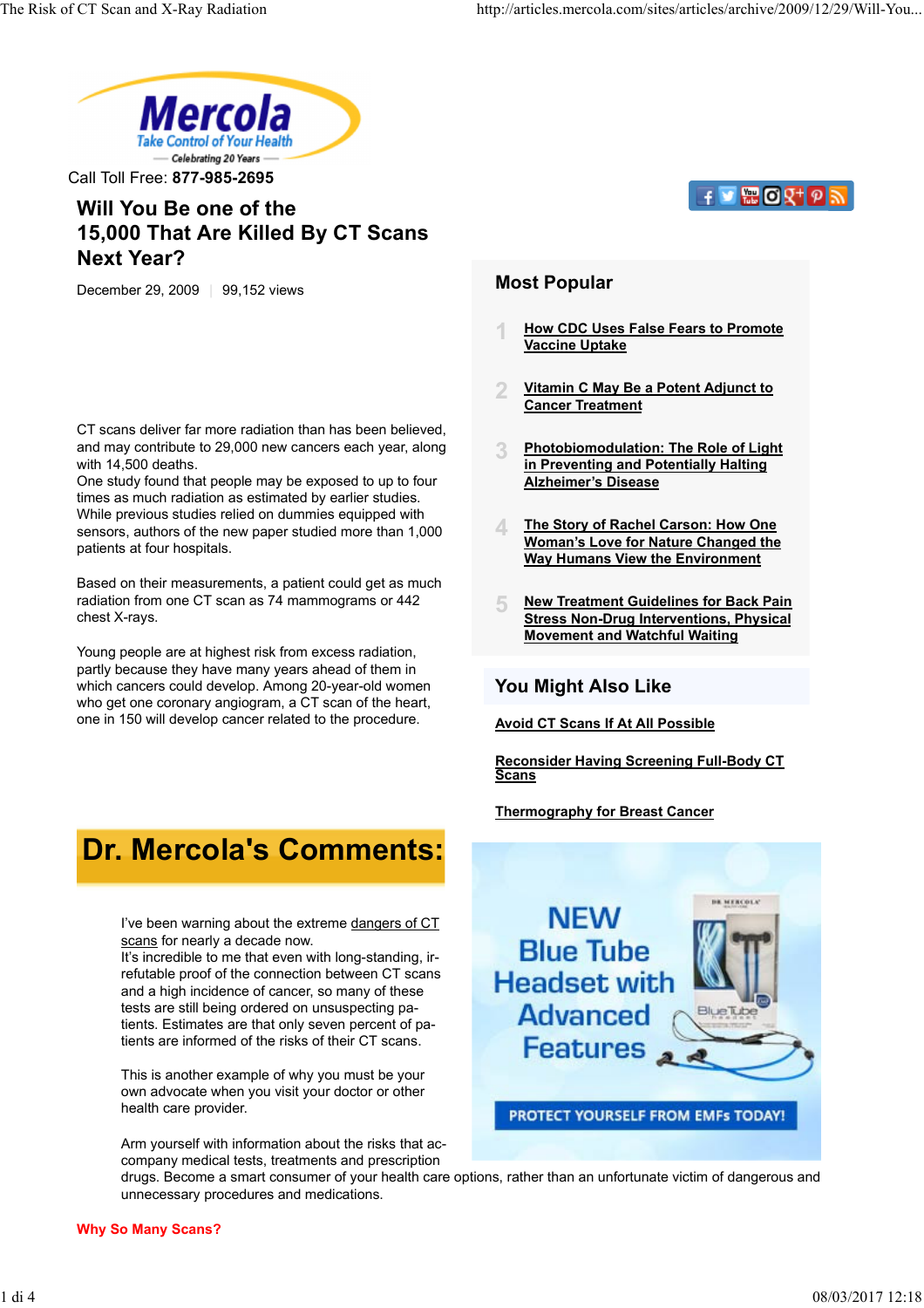The number of CT scans doubled between 1997 and 2006, according to a study by the University of California, San Francisco.

Even more startling: According to a report in the *New England Journal of Medicine* (NEJM), in 1980, three million CT scans were performed in the U.S. By 2006, the number had exceeded 62 million, including four million on children.

One reason for the increase is many doctors have purchased their own imaging equipment for their practices. This adds a financial incentive into the mix and sets the stage for overuse of the technology.

Another reason for the increase is a trend toward commercially advertised full-body CT scans to "find everything wrong with you." Consumers with extra cash laying around (in excess of \$1,000 in most cases) are being encouraged to undergo a full-body scan as a preventive measure.

#### **Three Million Excess Cancers!!**

The truth is these scans are performed by commercial enterprises, and the quality of the tests is so poor as to render the results virtually useless.

This would be less troubling if the CT scan was a harmless imaging technique. But with radiation levels 100 times what you receive from a conventional chest x-ray, this is not a test to undergo for screening purposes or "just because."

There are circumstances in which a CT scan is truly your best option due to your condition, but whenever possible, another less dangerous scanning technology, like an MRI which does not use ionizing radiation, should be used. MRI's do not involve the use of x-rays, but the powerful magnetic field of the scanner may present another set of health risks.

The NEJM study estimated that overuse of CT scans may cause up to three million excess cancers in the next two or three decades. David Brenner of Columbia University, lead author of the study, estimates that a third of all CT scans are medically unnecessary.

Brenner told USA Today, "*Virtually anyone who presents in the emergency room with pain in the belly or a chronic headache will automatically get a CT scan. Is that justified?"*

#### **Riskier Still for Kids and Brain Scan Patients**

If your child undergoes a CT scan, chances are the equipment will be calibrated for an adult. This means your child could absorb two to six times more radiation than needed to produce a clear image. This is unconscionable, and could result in radiation-induced cancer later in life.

Over 200 unsuspecting patients who underwent a specific type of CT brain scan at Cedars-Sinai Medical Center in Los Angeles received eight to 10 times the normal dose of radiation due to an incorrectly programmed machine.

The overdose wasn't discovered for 18 months and only came to light after a patient reported losing patches of hair following a CT scan.

On the whole, diagnostic imaging tests have increased Americans' average radiation exposure seven times since 1980. Increased exposure leads to increased cancer risk.

#### **The Simple Truth: Radiation Damages Your Body**

X-rays and other classes of ionizing radiation, like CT scans, are a proven cause of virtually all types of mutations -- especially structural chromosomal mutations. Radiation also causes genomic instability, often a characteristic of the most aggressive cancers.

Further, cells cannot correctly repair every type of complex genetic damage induced by ionizing radiation, and sometimes cells cannot repair such damage at all.

Unlike some other mutagens, ionizing radiation has access to the genetic molecules of every internal organ, if the organ is within the x-ray beam. Within such organs, even a single high-speed high-energy electron, set into motion by an x-ray photon, has a chance of inducing the types of damage that defy repair. That is why there is no risk-free dose-level when it comes to ionizing radiation.

And when such mutations are not cell-lethal, they endure and accumulate with each additional exposure to x-rays or other ionizing radiation.

Evidence strongly indicates that over half the deaths from cancer and heart disease may be x-ray-induced.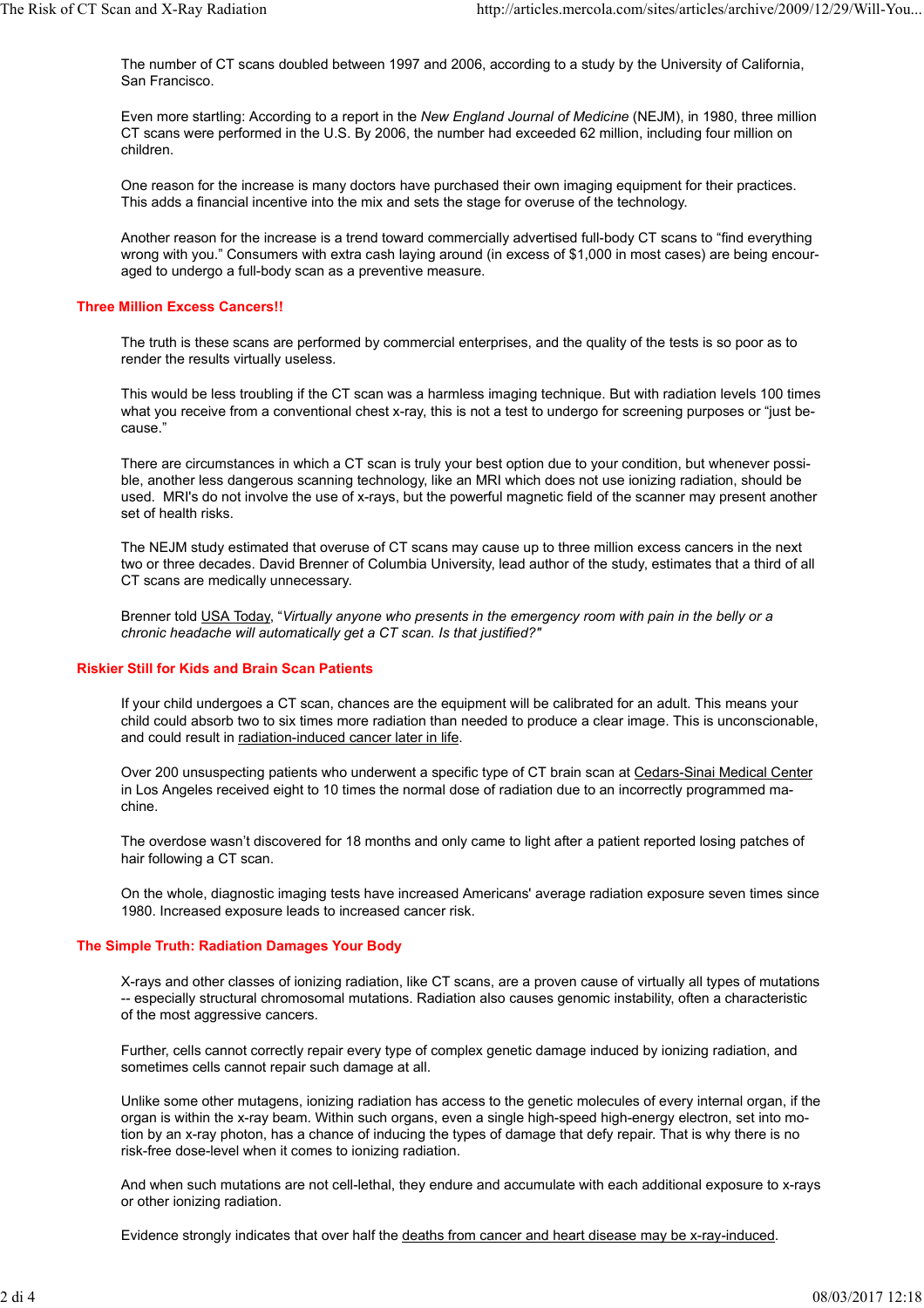Mammography is another example of overused, risky imaging technology.

A mammogram exposes your body to radiation that can be 1,000 times greater than that from a chest x-ray. Mammography compresses your breasts tightly, which is not only painful for most women but can actually spread dangerous cancer cells, should they exist.

Updated guidelines now call for women under 50 to forego routine screening mammography. This is a small step in the right direction, however, there is a far better option.

#### **A 100% Safe Imaging Technology**

I highly recommend thermography for breast screening in particular, as well as other types of imaging.

Thermographic screening is entirely safe, non-invasive, and brilliantly simple. This technology measures the radiation of infrared heat from your body and translates the information into anatomical images.

There is no pressure or compression of your breasts, and no radiation. This imaging system can detect signs of breast cancer up to 10 years before either a mammogram or a physical exam.

If your doctor or other health care provider recommends a CT scan, mammogram or other imaging technique as either a screening tool or to diagnose a physical complaint, I strongly encourage you to explore all your options before agreeing to be radiated.

Don't trade your good health or a minor complaint for an increased risk of x-ray-induced cancer in the future.